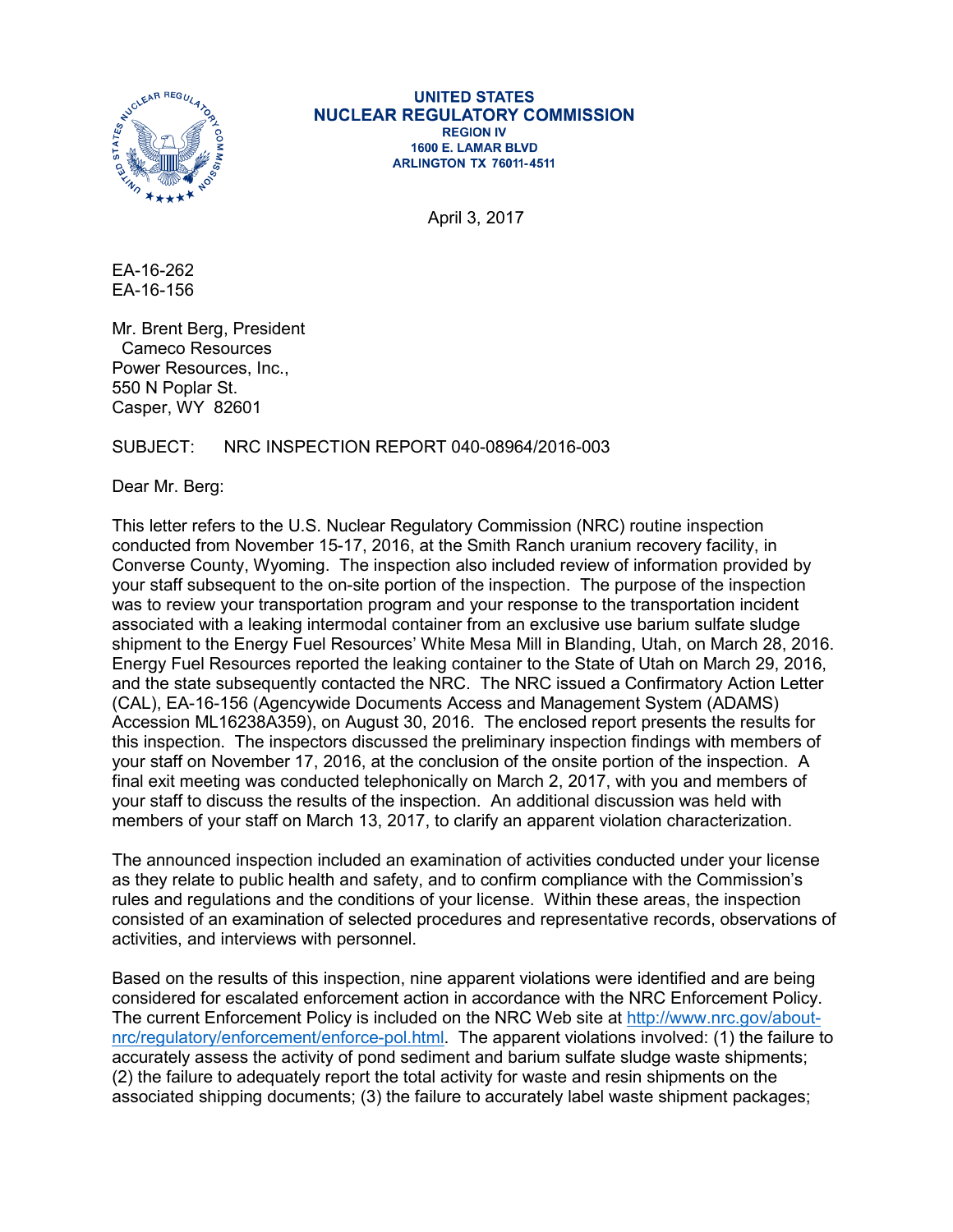(4) the failure to classify and ship the waste packages as Low Specific Activity level two (LSA-II) material; (5) the failure to ship LSA-II waste material in appropriate containers; (6) the failure to ensure by examination or appropriate tests that packages were proper for the contents to be shipped and closure devices were properly secured; (7) the failure to perform evaluations or perform tests that ensured the transportation package would be capable of withstanding the effects of any acceleration and vibration normally incident to transportation; (8) the failure to provide the name of each radionuclide listed and an accurate chemical description of contents; and (9) the failure to provide function specific training to a hazmat employee concerning the requirements that are specifically applicable to the functions the employee performed.

The circumstances surrounding the apparent violations, the significance of the issues, and the need for lasting and effective corrective actions were discussed with your staff at the conclusion of the onsite portion of the inspection and with you and members of your staff during a telephonic conference conducted March 2, 2017.

Additionally, based on the results of this inspection, the NRC will not be closing CAL EA-16-156 at this time. The commitments documented in your CAL response (ML16357A774) were partially completed and the following items remain to be completed: (1) revision of facility procedures, (2) completion of employee training, and (3) obtain a complete IP-2 certification package containing the testing specifications. The NRC plans to review the remaining CAL commitments during the next inspection or review the status of the remaining open items if you choose to send a supplemental response to the CAL.

In addition, since your facility has not been the subject of escalated enforcement actions within the last 2 years, and based on our understanding of your corrective actions, a civil penalty may not be warranted in accordance with Section 2.3.4 of the Enforcement Policy. The final decision will be based on you confirming on the license docket that the corrective actions previously described to the NRC staff have been, or are being taken.

Before the NRC makes its enforcement decision we are providing you with the opportunity to (1) respond, in writing, to the apparent violations addressed in this inspection report within 30 days of the date of this letter; or, (2) request a Predecisional Enforcement Conference (PEC). If a PEC is held, it will be open for public observation. If you decide to participate in a PEC, please contact Mr. Ray Kellar, Chief, Fuel Cycle and Decommissioning Branch, at (817) 200-1191 within 10 days of receipt of this letter to notify us of your intentions. A PEC should be held within 30 days of the date of this letter.

If you choose to provide a written response, it should be clearly marked as a "Response to an Apparent Violation in NRC Inspection Report 040-08964/2016-003; EA-16-262," and should include for each apparent violation: (1) the reason for the apparent problem or violation, or if contested, the basis for disputing the apparent violation; (2) the corrective steps that have been taken and the results achieved; (3) the corrective steps that will be taken; and (4) the date when full compliance will be achieved. Your response may reference or include previously documented correspondence, if the correspondence adequately addresses the required response. Additionally, your response should be sent to the U.S. Nuclear Regulatory Commission, ATTN: Document Control Center, Washington, DC 20555-0001, with a copy to Mark Shaffer, Director, Division of Nuclear Materials Safety, U.S. Nuclear Regulatory Commission, Region IV, 1600 East Lamar Blvd., Arlington, TX 76011-4511, within 30 days of the date of this letter. If an adequate response is not received within the time specified or an extension of time has not been granted by the NRC, the NRC will proceed with its enforcement decision or schedule a PEC.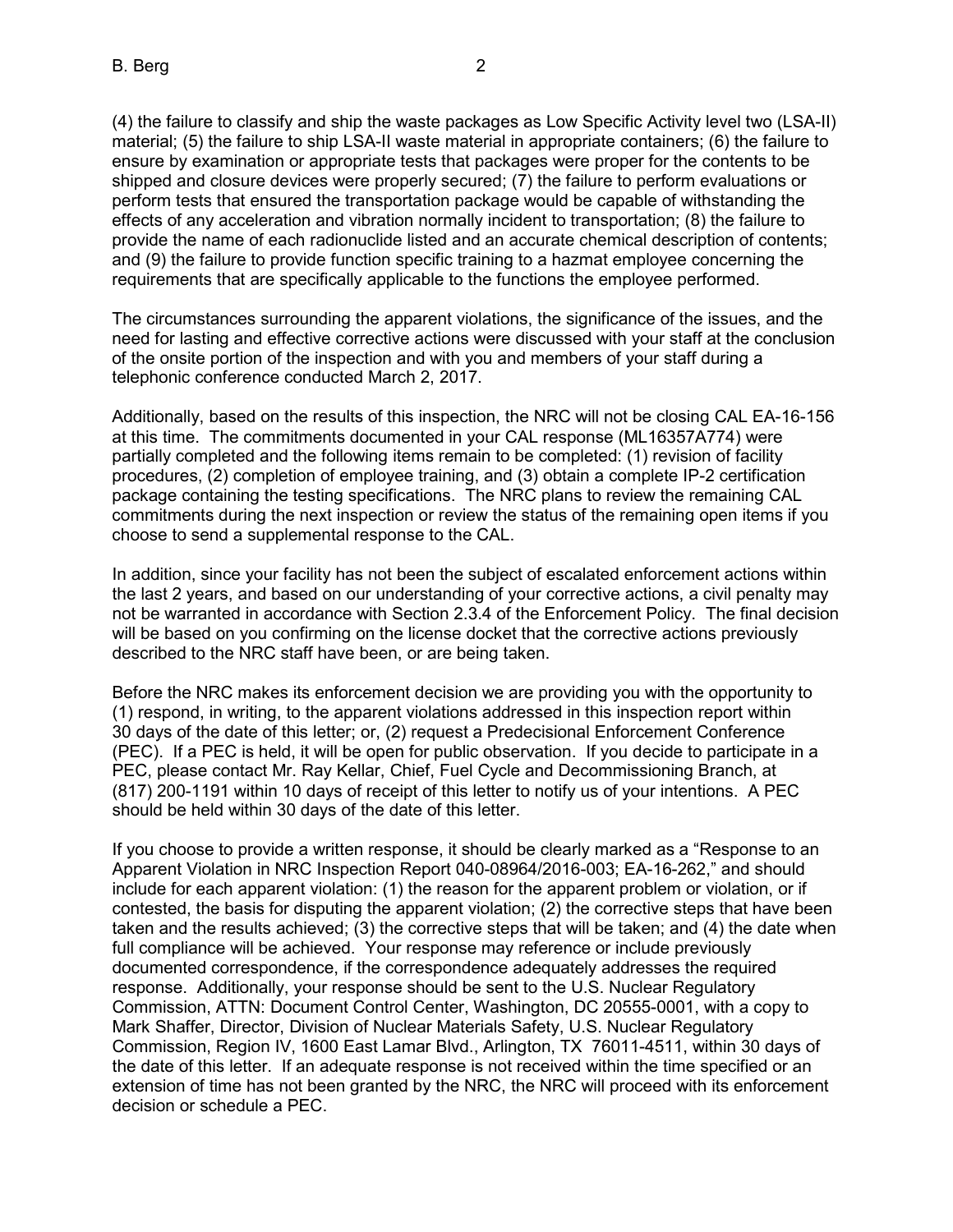If you choose to request a PEC, the conference will afford you the opportunity to provide your perspective on these matters and any other information that you believe the NRC should take into consideration before making an enforcement decision. The decision to hold a PEC does not mean that the NRC has determined that a violation has occurred or that enforcement action will be taken. This conference would be conducted to obtain information to assist the NRC in making an enforcement decision. The topics discussed during the conference may include information to determine whether a violation occurred, information to determine the significance of a violation, information related to the identification of a violation, and information related to any corrective actions taken or planned. In presenting your corrective actions, you should be aware that the promptness and comprehensiveness of your actions will be considered in assessing any civil penalty for the apparent violations. The guidance in NRC Information Notice 96-28, "Suggested Guidance Relating to Development and Implementation of Corrective Action," may be helpful. You can find an updated excerpt from NRC Information Notice 96-28 on the NRC Web site at [http://www.nrc.gov/docs/ML061240509.pdf.](http://www.nrc.gov/docs/ML061240509.pdf)

In addition, please be advised that the number and characterization of apparent violations described in the enclosed inspection report may change as a result of further NRC review. You will be advised by separate correspondence of the results of our deliberations on this matter.

In accordance with 10 CFR 2.390 of the NRC's "Agency Rules of Practice and Procedure," a copy of this letter, its enclosure, and your response, will be made available electronically for public inspection in the NRC Public Document Room or from the NRC's ADAMS, accessible from the NRC Web site at [http://www.nrc.gov/reading-rm/adams.html.](http://www.nrc.gov/reading-rm/adams.html) To the extent possible, your response should not include any personal privacy or proprietary, information so that it can be made available to the Public without redaction.

Should you have any questions concerning this matter, please contact Mr. Ray Kellar, Chief, Fuel Cycle and Decommissioning Branch, of my staff at (817) 200-1191.

Sincerely,

### */RA by LLHowell Acting For/*

Mark R. Shaffer, Director Division of Nuclear Materials Safety

Docket: 040-08964 License: SUA-1548

Enclosure: NRC Inspection Report 040-08964/2016-003 w/Attachment: Supplemental Information

- cc: D. Pavlick, Cameco Resources, Power Resources, Inc.
	- S. Ramsay, Wyoming Radiation Control Program
	- R. Schierman, Wyoming Depart. of Environmental Quality (WDEQ)
	- D. Anderson, WDEQ
	- R. Solid, WDEQ
	- K. Wendtland, WDEQ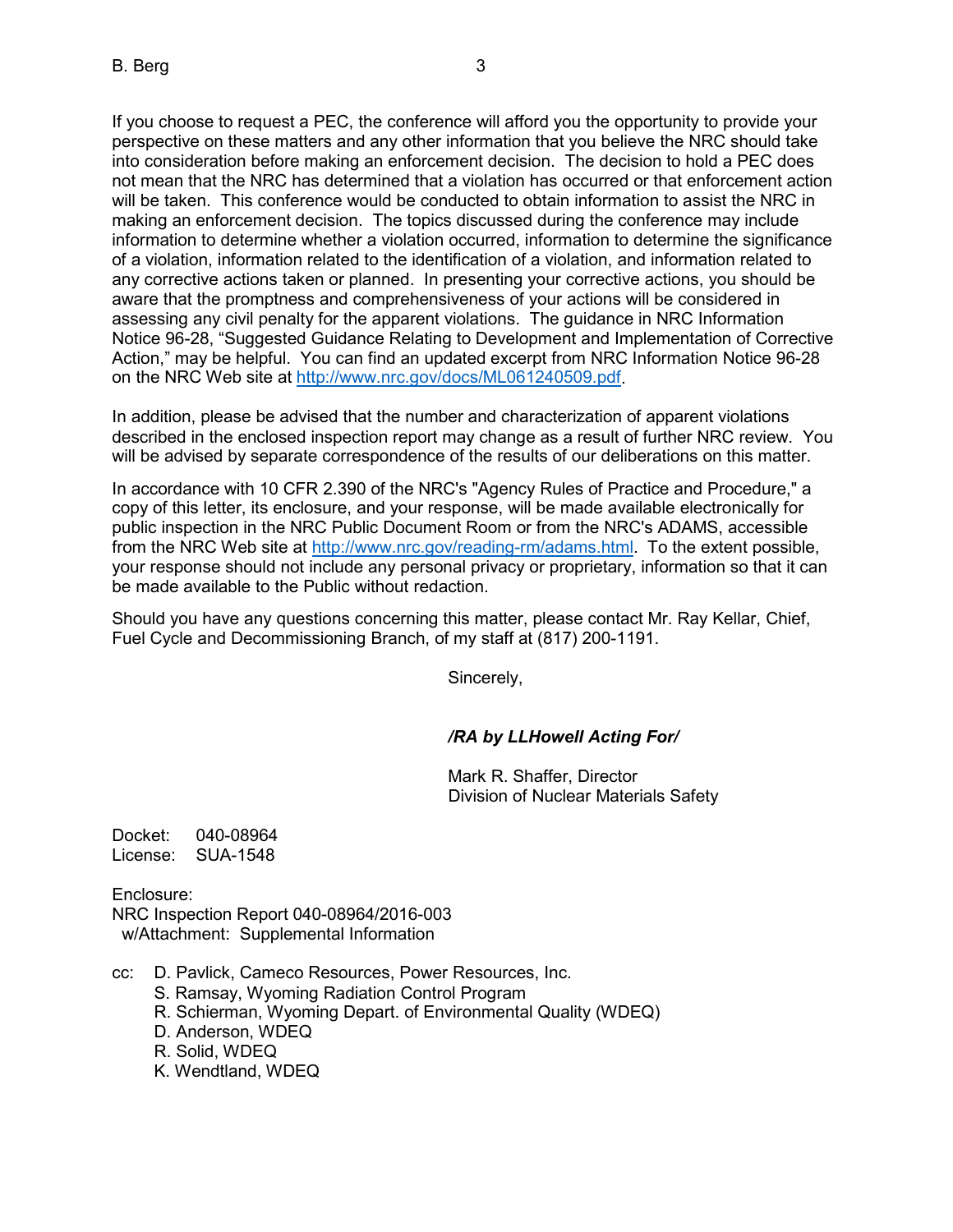# U.S. NUCLEAR REGULATORY COMMISSION REGION IV

| Docket:         | 040-08964                                                                                                                                                                                               |  |
|-----------------|---------------------------------------------------------------------------------------------------------------------------------------------------------------------------------------------------------|--|
| License:        | <b>SUA-1548</b>                                                                                                                                                                                         |  |
| Report:         | 040-08964/2016-003                                                                                                                                                                                      |  |
| EA No.:         | EA-16-262                                                                                                                                                                                               |  |
| Licensee:       | Power Resources Inc, dba Cameco Resources                                                                                                                                                               |  |
| Location:       | Smith Ranch<br>Converse County, Wyoming                                                                                                                                                                 |  |
| Dates:          | November 15, 2016 through March 13, 2017                                                                                                                                                                |  |
| Lead Inspector: | Bernadette Baca, Health Physicist<br>Fuel Cycle and Decommissioning Branch<br>Division of Nuclear Materials Safety                                                                                      |  |
| Inspectors:     | David Brown, Sr. Health Physicist<br><b>Uranium Recovery Licensing Branch</b><br>Division of Decommissioning, Uranium Recovery, and Waste<br>Office of Nuclear Materials Safety and Safeguards          |  |
|                 | Martha Poston-Brown, Health Physicist<br>Nuclear Materials Safety Branch - A<br>Division of Nuclear Materials Safety                                                                                    |  |
| Accompanied by: | Thomas Lynch, Investigator<br>Field Operations - Southwest Region<br>Office of Hazardous Material Safety<br>Pipeline and Hazardous Material Safety Administration<br>U. S. Department of Transportation |  |
|                 | Ryan Schierman, Manager<br><b>Uranium Recovery Program</b><br>Department of Environmental Quality<br><b>Land Quality Division</b><br>State of Wyoming                                                   |  |
| Approved by:    | Ray Kellar, Chief<br>Fuel Cycle and Decommissioning Branch<br>Division of Nuclear Materials Safety                                                                                                      |  |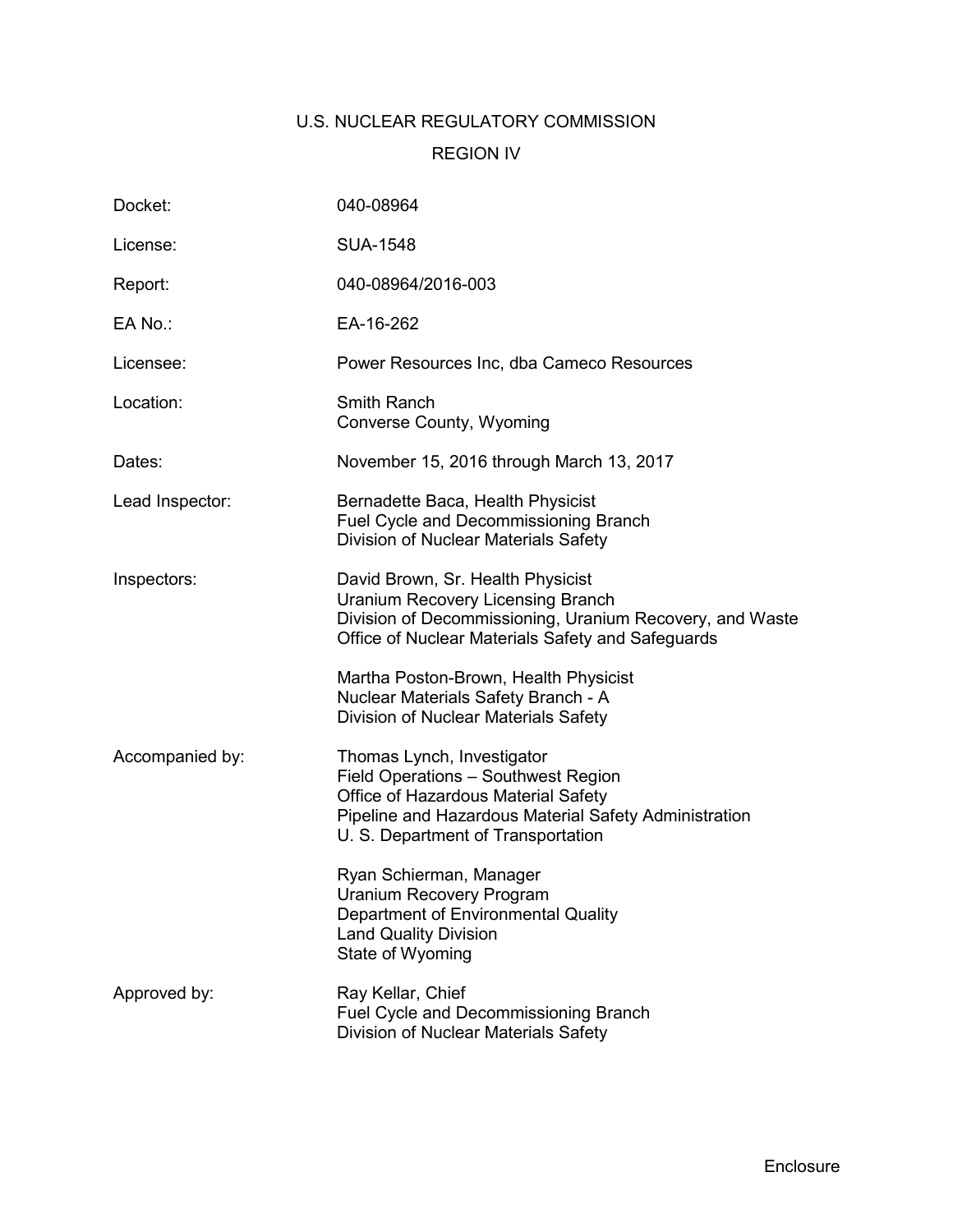### **EXECUTIVE SUMMARY**

### Power Resources, Inc. NRC Inspection Report 040-08964/2016-003

This U.S. Nuclear Regulatory Commission (NRC) announced inspection included a review of the licensee's transportation program to ensure compliance with NRC regulations and conditions of the license. The inspection included an evaluation of the circumstances related to two transportation incidents that occurred on August 20, 2015, and on March 28, 2016. Additionally, inspectors reviewed the changes made within the transportation program in response to the Confirmatory Action Letter (CAL), EA-16-156 (ML16238A359), issued on August 30, 2016.

#### Transportation Activities and Radioactive Waste Processing, Handling, and Storage

The licensee was conducting resin and 11e.(2) waste shipments in accordance with U.S. Department of Transportation (DOT) and NRC requirements with the following exceptions:

- $\circ$  An apparent violation was identified related to the use of an inappropriate analytical method to determine radioactive material concentrations for all pond sediment and barium sulfate sludge waste shipments. This resulted in four additional apparent violations related to DOT transportation requirements for: (1) the failure to adequately report the total activity for waste and resin shipments on the associated shipping documents; (2) the failure to label waste shipment packages; (3) the failure to classify and ship waste packages as Low Specific Activity level two (LSA-II) material; and (4) the failure to ship LSA-II waste material in appropriate containers. (Section 1.2 b.)
- $\circ$  Two apparent violations for failure to perform evaluations or perform tests that ensured a transportation package would be capable of withstanding the effects of any acceleration and vibration and the failure to ensure by examination or appropriate tests that the package was proper for the contents to be shipped and closure devices were properly secured. (Section 1.2 c.)
- $\circ$  An apparent violation was identified associated with inaccurate chemical name and radionuclide information on shipping papers for barium sulfate sludge shipments. (Section 1.2 d.)

### Management Organization and Controls

The licensee's transportation training program components met applicable requirements and the licensee's staff had received appropriate training for their job assignments with one exception. An apparent violation was identified associated with the licensee's failure to provide task specific hazardous material transportation training for an individual who performed surveys and prepared and signed shipping papers. (Section 2.2)

#### Follow-up of Confirmatory Action Letters

The licensee had partially completed the CAL commitments and the following items remain to be completed: (1) revision of facility procedures, (2) perform employee training, and (3) obtain a complete IP-2 certification package containing the testing specifications. Therefore, the CAL remains open at this time. (Section 3.3)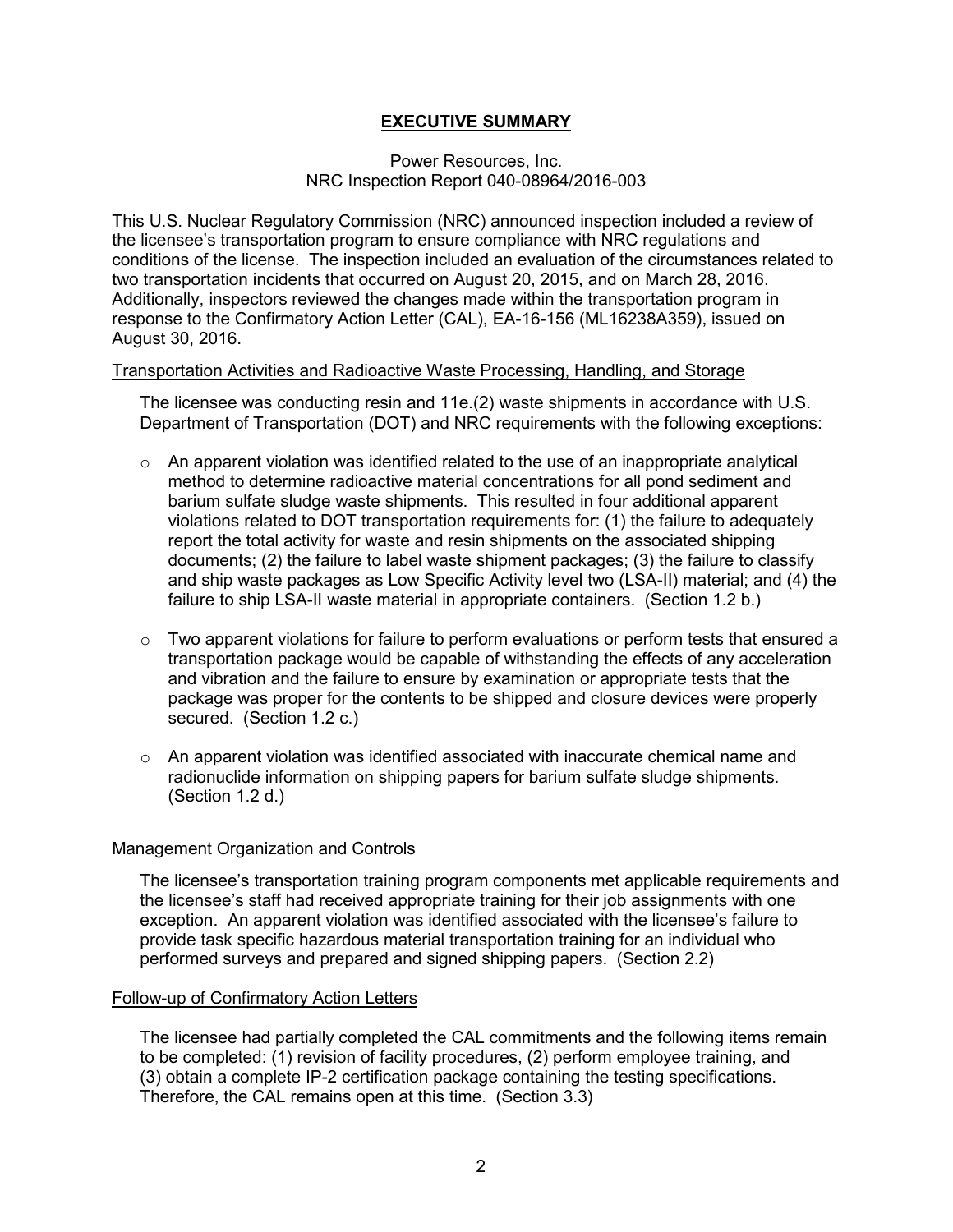### **Report Details**

### Site Status

At the time of the inspection Power Resources, Inc. (PRI) was extracting uranium using the in-situ recovery process. Uranium processing and drying operations were in progress at the Smith Ranch Central Processing Plant (CPP). Additionally, four satellite facilities (Sat-2, Sat-3, SR-1, and SR-2) and one remote satellite facility (North Butte) were in service. The Sat-2 facility was only supporting mine unit restoration activities.

Uranium recovery operations were on standby at the Highland CPP. The Reynolds Ranch Satellite had received Wyoming Department of Environmental Quality (WDEQ) approval. At this time, the licensee had not started activities at the Reynolds Ranch Satellite. The Gas Hills and Ruth Satellites were not in operation at the time of the inspection, although the licensee inspected these facilities once per quarter.

### **1 Inspection of Transportation Activities (86740) and Radioactive Waste Processing, Handling, Storage and Transportation (88035**)

### 1.1 Inspection Scope

The inspection was conducted to determine whether the licensee had established and was maintaining an effective program to ensure radiological safety in the packaging and transportation of licensed radioactive material. The review included determining whether transportation activities were in compliance with the requirements of the applicable NRC and DOT transportation regulations. Particular areas of focus included: (1) the licensee's methodology for sampling and determining the activity of radioactive material shipped from the facility; (2) a review of the shipping containers currently in use or planned for use by the licensee, their selection process/criteria, and the procedures governing the packaging of shipments; and (3) a review of the licensee's shipping documentation process and the documents generated for 11.e(2) byproduct, resin, waste pond sediment, and barium sulfate sludge against the requirements of the DOT.

#### 1.2 Observations and Findings

#### a. Background

On March 28, 2016, the licensee sent 13 cubic yards of barium sulfate sludge for disposal to White Mesa Uranium Mill, operated by Energy Fuel Resources, Inc. While en route to White Mesa Uranium Mill, the driver braked hard to avoid hitting a deer on the road. The driver did not stop between the braking event and reaching White Mesa Uranium Mill. When the shipment arrived at White Mesa, there was observable evidence the package was leaking. An interview with the driver, following his arrival at White Mesa, indicated he did not observe any leakage from the package during transportation.

On March 29, 2016, the State of Utah emailed a notice to the NRC that White Mesa Uranium Mill had notified PRI of a leaking 11.e(2) shipment (the barium sulfate sludge) received at their facility. In addition, the notification indicated this was the second incident of leakage associated with shipment of 11.e(2) waste sent to White Mesa Uranium Mill by PRI. The first incident occurred on August 20, 2015. The contamination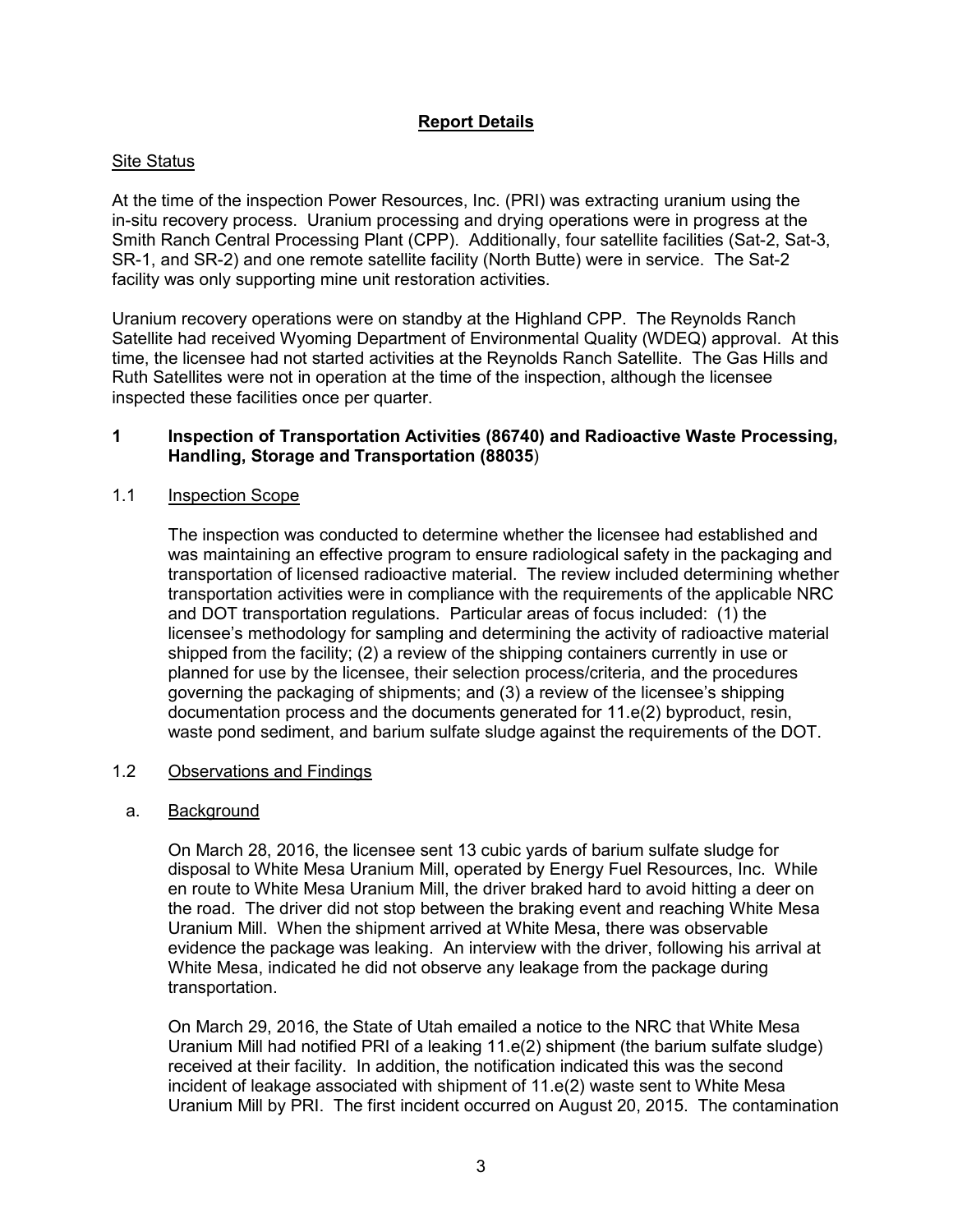levels reported for the August 2015 incident were below DOT Title 49 of the *Code of Federal Regulation* (CFR) 173.443 limits for an exclusive use shipment. The contamination levels for the March 2016 shipment, as reported by the State of Utah, for radiological material along the roadway at the White Mesa site ranged between 9,360 disintegrations per minute per 100 centimeter square (dpm/100 cm<sup>2</sup>) to 5,850 dpm/100 cm2 for total direct alpha surveys and 0.04 to 0.08 millirem per hour (mrem/hr) beta/gamma surveys. Removable alpha contamination for the asphalt roadways used by the carrier for the March 2016 shipment was reported as 383 to 493 dpm/100 cm<sup>2</sup>. Direct surveys of the conveyance were reported as 35,100 to 58,500 dpm/100 cm<sup>2</sup> total alpha (i.e. fixed and removable) and 5.0 mrem/hr beta/gamma. Removable alpha contamination on the conveyance ranged between 439 to 2,551 dpm/100 cm<sup>2</sup>. The contamination levels for the March 2016 shipment also did not exceed DOT contamination limits for an exclusive use shipment.

On April 1-2, 2016, Cameco-Smith Ranch health physics technicians (HPTs) conducted more extensive surveys along the transportation route used for the March 28, 2016, shipment and did not identify any areas along the route where contamination was present other than the roadway on-site as mentioned above.

In response to the notification from the State of Utah, the NRC conducted an inspection of transportation operations at the Cameco-Smith Ranch facility on June 20-23, 2016. During the June inspection several deficiencies were identified in the Cameo-Smith Ranch transportation program. As a result of the June 2016 inspection, the NRC issued CAL EA-16-156 dated August 30, 2016, to Cameco-Smith Ranch. On November 15-17, 2016, the NRC conducted an on-site inspection to review the licensee's response to the CAL (ML16357A774) and complete a more thorough assessment of the licensee's transportation program.

#### b. Shipment Activities

The licensee used analyzed samples to establish an annual baseline concentration of radionuclides for each shipment type. The licensee used the annual concentration number to calculate the activity of each shipment based on the volume of the shipment. The inspectors noted that the available sample analysis results for the radionuclide concentrations in barium sulfate sludge shipments appeared to be anomalously low. The inspectors compared the barium sulfate radionuclide concentrations from previous sample analysis to the radiation exposure rates measured by the Cameco-Smith Ranch HPTs for the August 20, 2015, and March 28, 2016, shipments to White Mesa. Using MicroShield version 10.0 software, the inspectors estimated the external dose rates based on the sample analysis should have been around 150 microRoentgen per hour (µR/hr) rather than the 5 miliRoentgen per hour (mR/hr) measured by the licensee for the packages.

The inspectors reviewed the analytical method used for the barium sulfate sludge shipments. The licensee's off-site analytical laboratory used Environmental Protection Agency (EPA) Method 903.0 "Alpha-Emitting Radium Isotopes in Drinking Water." EPA Method 903.0 is an appropriate method for screening samples for radium content. However, EPA Method 903.0, Section 1.2 states the method does not always give an accurate assessment of the radium-226 content of the samples when other radium alpha emitters are present. When the total radium alpha activity of a water sample is greater than 5 pico-Curies per litter (pCi/L), then radium-226 analysis is required.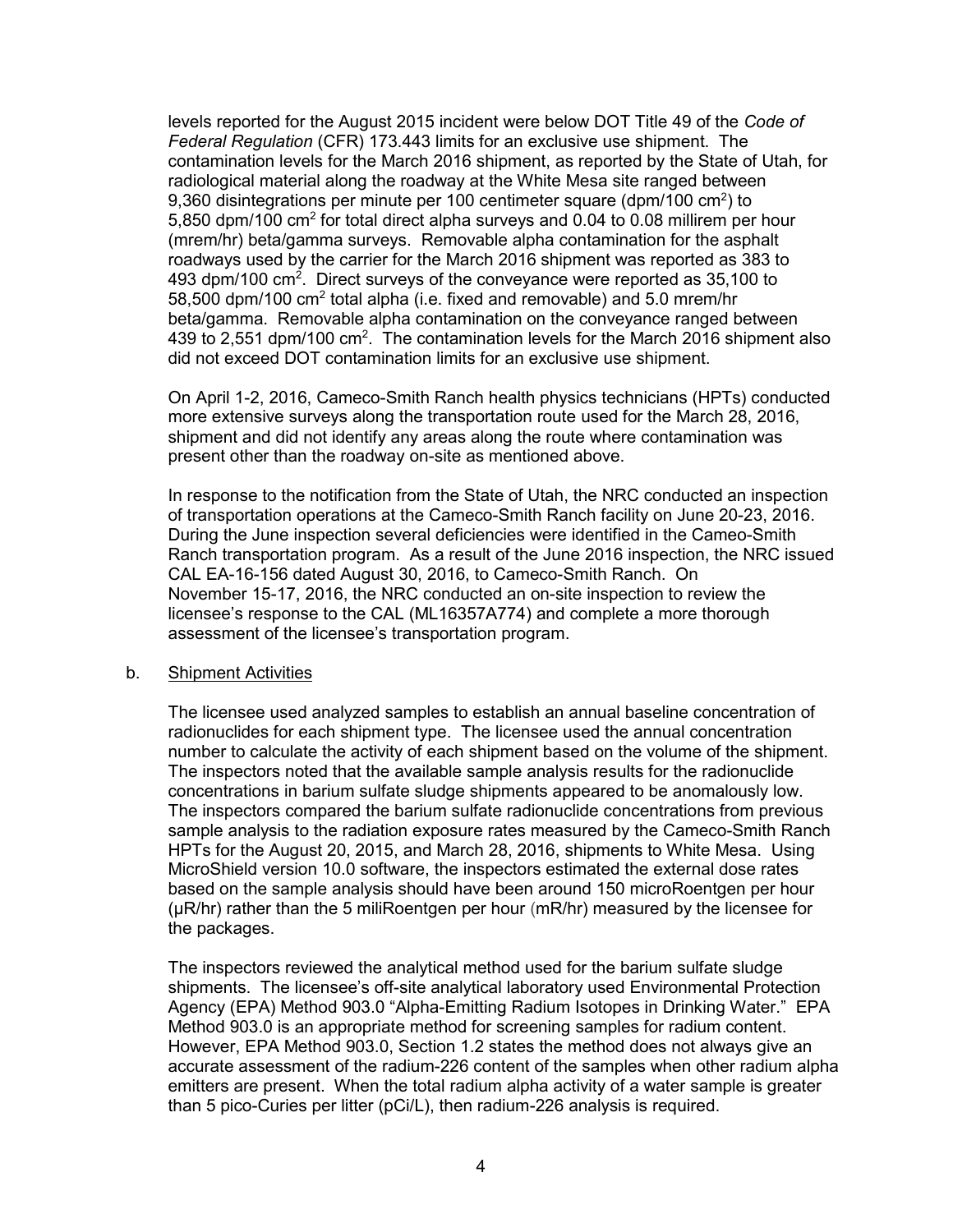The radium-226 analytical result reported to the licensee by the off-site analytical laboratory was 134 pCi/L; therefore, another analytical method to determine the radium-226 content was required. EPA allows for radium-226 analysis to include (1) Lucas cell counting after chemical treatment following EPA Method 903.1 or EPA EMSL-19, and (2) gamma spectroscopy following either EPA Method 901.1 (Gamma measurement of a sealed sample with a 21 day ingrowth period and calculating radium-226 content from Bi-214 content), or the Georgia Tech Method (chemical treatment to capture the radium in a precipitate and counting the precipitate). All 10 barium sludge shipments shipped off-site by the licensee between June 20, 2013, and March 28, 2016, contained radium-226 concentrations well above 5 pCi/L and the licensee should have followed the EPA 903.0 guidance to perform an additional radium-226 analysis. In addition to the barium sulfate sludge, the licensee informed the inspectors that the incorrect analytical method was also applied to 42 pond sediment shipments sent for disposal between June 17, 2014, and March 9, 2016. All 42 pond sediment shipments also had radium-226 concentrations above 5pCi/L and the licensee should have followed the EPA 903.0 guidance which indicated that additional radium-226 analysis was required. Use of an inappropriate analytical method resulted in under-reporting the activity of the radionuclides present in the pond sediment and barium sulfate sludge shipments.

The licensee used an excel spreadsheet provided by an independent contractor to perform calculations in determining if the material being prepared for shipment was Low Specific Activity level one (LSA-I) or level two (LSA-II). The NRC inspectors observed licensee staff use the contractor spreadsheet and analytical results from barium sulfate sludge samples (used to represent the concentrations in the August 20, 2015, and March 28, 2016, shipments) to determine the classification of the waste. The inspectors observed the material was identified as LSA-I regardless of what concentration of natural uranium was entered. The inspectors determined the spreadsheet was designed to exclude sample concentrations of natural uranium from the calculations. The calculations affected by this error also included the determination if an  $A<sub>2</sub>$  value (the maximum activity of normal form radioactive material permitted in a Type A package) or a reportable quantity (RQ) value of radioactive material was present. The inspectors independently performed calculations and determined the barium sulfate sludge material as LSA-II. In addition, during the June 2016 inspection, the licensee identified an additional error in the contractor spreadsheet related to the conversion factor from pCi to Ci. This error also lead to the misidentification of the material as LSA-I when the material was in fact LSA-II. These errors, in conjunction with the misanalysed waste stream samples, resulted in the misidentification of 42 shipments of pond sediment and the 10 barium sulfate sludge shipments as LSA-I when they were actually LSA-II. It was identified that 37 of the pond sediment shipments actually contained  $A_2$  quantities of material and none of the shipments represented an RQ. Failure to correctly identify the quantity of material present in the each shipment and classify it correctly led to the selection of an inappropriate container and inappropriate labeling of the containers.

Under DOT rules, requirements for shipping containers and labeling vary based on the hazardous material and the classification of the hazardous material. For Class 7 (radioactive) materials, one of the criteria for determining the type of container required to safely transport the material is the total activity of the materials shipped. The requirements for shipping LSA-I material require the use of at least a level 1 industrial package (IP-1) and are exempt from various labeling requirements. The requirements for shipping LSA-II material require the use of at least a level 2 industrial package (IP-2) and the shipments are not exempt from various labeling requirements.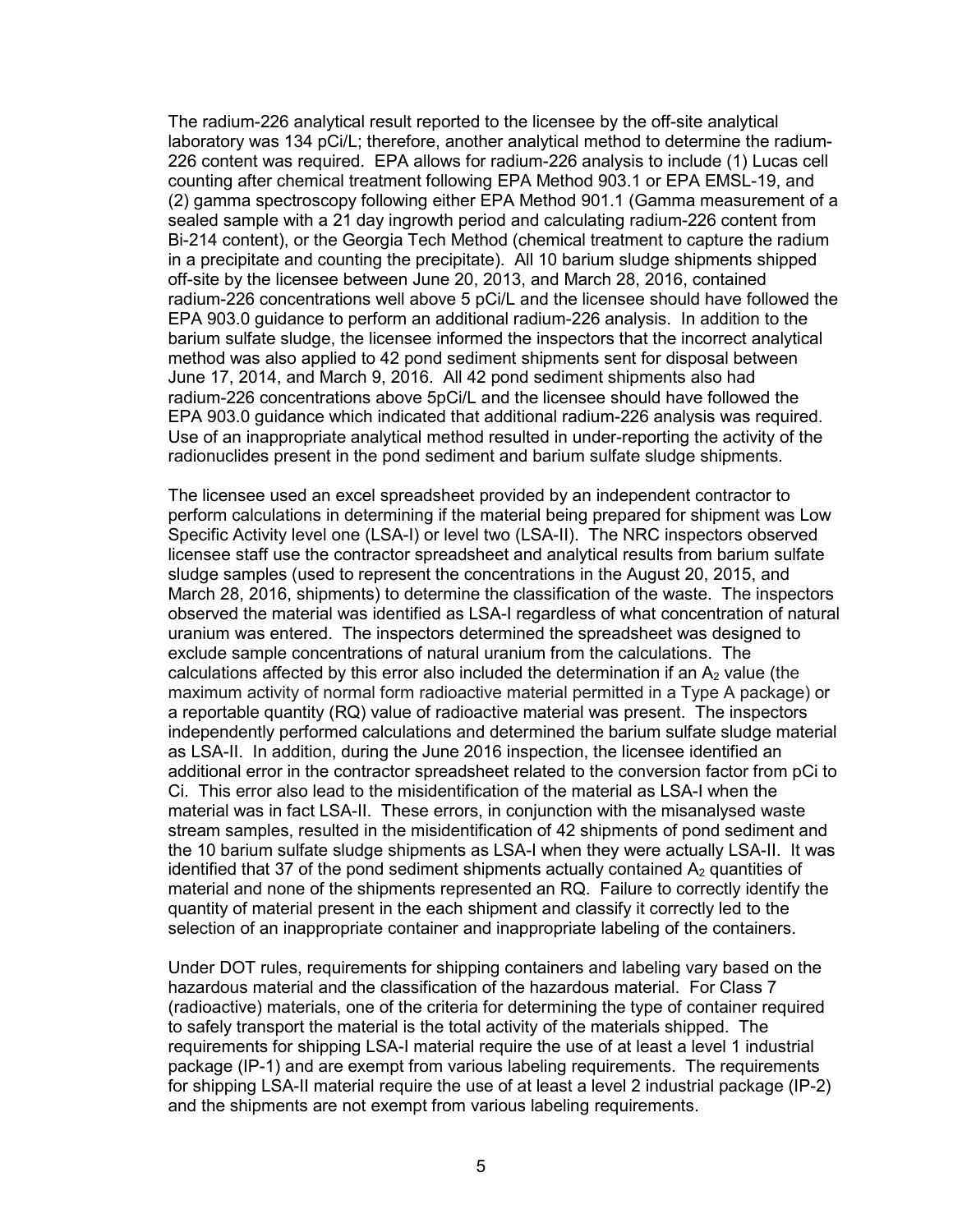PRI's Materials License SUA-1548, Amendment 21, Administrative Condition 9.3, requires the licensee to comply with the statements and commitments made in the initial application and its amendments. The amendment dated March 20, 2008, Chapter 9, Section 9.4.4 requires, in part, that licensee workers adhere to all operating procedures. The licensee's operating procedure WYO-RPP-008, Revision 23, "Health Physics Manual - Transportation of Radioactive Materials," Section 1.7.2.4, states, in part, the licensee is responsible for having the waste samples analyzed for radionuclides, hazardous Resource Conservation and Recovery Act (RCRA) contaminations, and other characteristics.

The licensee failed to appropriately analyze waste samples for radionuclides, hazardous RCRA contaminations, and other characteristics for the 42 pond sediment and 10 barium sulfate sludge shipments from June 20, 2013, to March 28, 2016. The licensee did not ensure the analytical laboratory used an adequate method for determining radionuclides in waste samples. The analytical laboratory used standard EPA Method 903.0 to characterize the radionuclides, and contaminates. EPA Method 903.0, Section 1.2 clearly stated that when the total radium alpha activity of a water sample is greater than 5 pCi/L, then radium-226 analysis is required. Despite obtaining analytical results greater than 5 pCi/L radium for all pond sediment and barium sulfate sludge shipments, the licensee failed to ensure the use of an alternative analytical method to complete a radium-226 analysis. Failure to use an appropriate analytical method to determine radium-226 concentrations was identified as an apparent violation of Administrative Condition 9.3 of the license and Procedure WYO-RPP-008 (AV-040-08964/2016-003-01).

The inspectors determined that the under-reporting of the total activity in the 42 pond sediment and 10 barium sulfate sludge shipments led to four additional apparent violations associated with DOT regulations as described below.

NRC licensees are required to follow the DOT regulations in accordance with 10 CFR 71.5(a) which requires that each licensee who transports licensed material outside the site of usage, as specified in the NRC license or on public highways, or delivers licensed material to a carrier, shall comply with the applicable requirements of the DOT regulations in 49 CFR Parts 107, 171 through 180, and 390 through 397, appropriate to the mode of transport.

DOT regulation 49 CFR 172.202(a)(5) requires, in part, that the total quantity of hazardous materials covered by the (shipping papers) description must be indicated by mass or volume or by activity for Class 7 (radioactive) materials and must include an indication of the applicable unit of measurement. Since the licensee used an inappropriate analytical method which resulted in the establishment of incorrect concentrations, the licensee's shipping papers incorrectly listed the total quantity of hazardous material (by activity) for 42 pond sediment and 10 barium sulfate sludge packages shipped between June 20, 2013, and March 28, 2016. This was identified as an apparent violation of 49 CFR 172.202(a)(5) (AV-040-08964/2016-003-02). (Section 1.2 d. of this report documents another example of this apparent violation.)

DOT regulation 49 CFR 172.403(a) and (g) require, in part, that unless exempted from labeling by 49 CFR 173.421 through 49 CFR 173.427, each package of radioactive material must be labeled as provided in this section. The following applicable items of information must be entered in the blank spaces on the RADIOACTIVE label: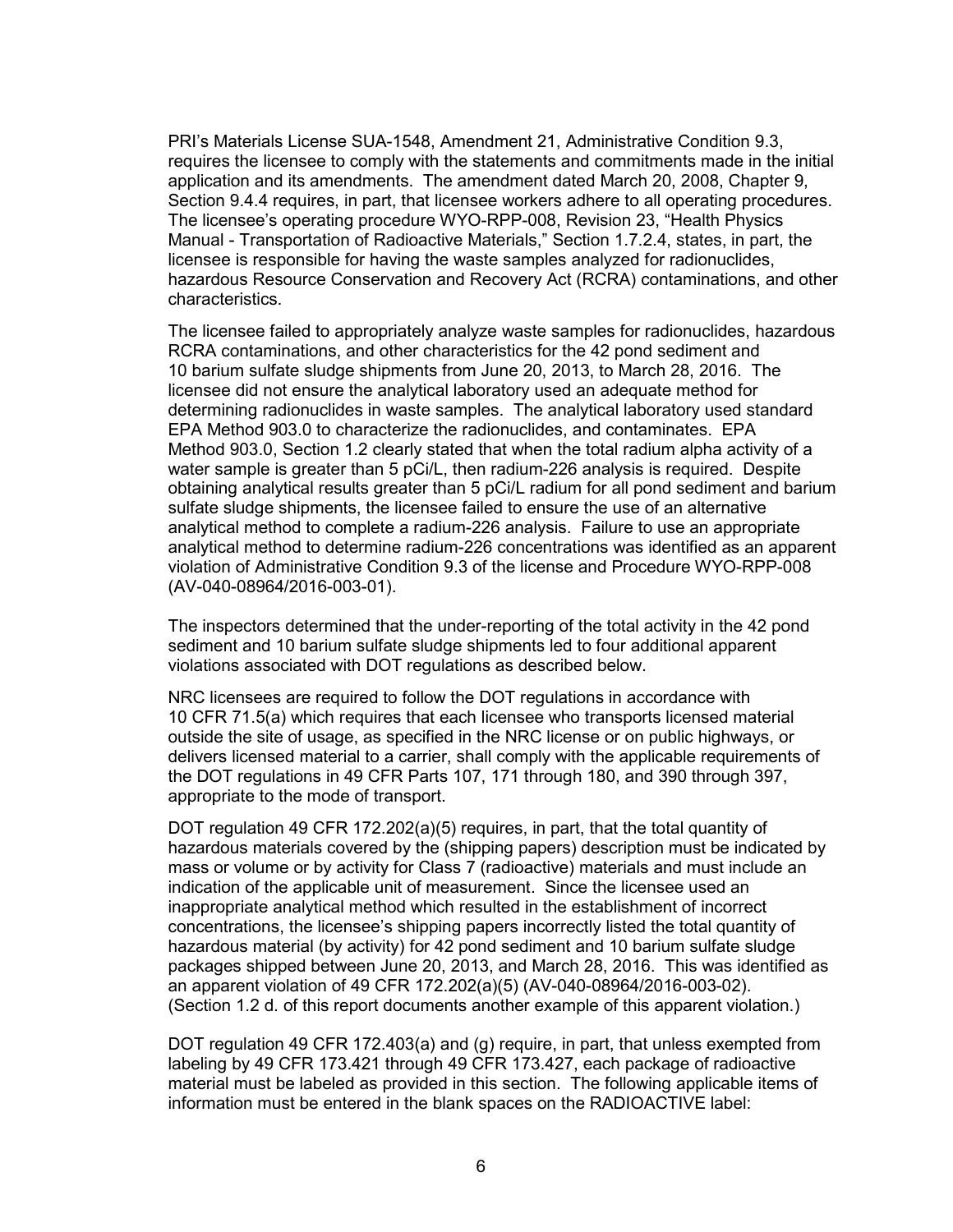(1) Contents, (2) Activity, and (3) Transport index. Since the licensee failed to accurately assess the total activity in pond sediment and barium sulfate sludge shipments, the licensee failed to label each package for 42 pond sediment and 10 barium sulfate sludge packages shipped between June 20, 2013 and March 28, 2016. The licensee failed to recognize the material was LSA-II and had classified the packages as LSA-I which is exempt from these labeling requirements. This was identified as an apparent violation of 49 CFR172.403(a) and (g) (AV-040-08964/2016-003-03).

DOT regulation 49 CFR 173.403 states, in part, LSA material means Class 7 (radioactive) material with limited specific activity which is not fissile material or is excepted under 49 CFR 173.453, and which satisfies the descriptions and limits set forth below. (1) LSA-I; other radioactive material in which the activity is distributed throughout and the estimated average specific activity does not exceed 30 times the values for activities specified in 49 CFR 173.436 or calculated in accordance with 49 CFR 173.433 or 30 times the default values listed in Table 8 of 49 CFR 173.433. As a result of failing to accurately assess the total activity of 42 pond sediment and 10 barium sulfate sludge shipments from June 20, 2013 to March 28, 2016, the licensee classified the shipments as LSA-1. A subsequent review performed by the licensee determined that all shipments exceeded 30 times the values specified in 49 CFR 173.436 and should have been classified and shipped as LSA-II material. This was identified as apparent violation of 49 CFR 173.403 (AV-040-08964/2016-003-04).

DOT regulation 49 CFR 173.427(b)(1) requires, in part, that LSA material must be packaged in an industrial package (Type IP-1, Type IP-2, or Type IP-3) subject to the limitations of Table 6. Table 6 requires the use of an IP-1 package for an exclusive use shipment of LSA-I solid or liquid contents and the use of an IP-2 package for the exclusive use shipment of LSA-II solid or liquid contents. As a result of failing to accurately assess the total activity of 42 pond sediment and 10 barium sulfate sludge shipments from June 20, 2013 to March 28, 2016, the packages were classified by the licensee as LSA-1 material and shipped in an IP-1 container. The licensee failed to recognize that the contents of shipments met LSA-II requirements and were required to be shipped in an IP-2 container. This was identified as an apparent violation of 49 CFR 173.427(b)(1) (AV-040-08964/2016-003-05).

#### c. Shipping Containers

The loss of material, which occurred during both the August 2015 barium sulfate shipment and the March 2016 shipment, was determined to be the result of selection of an inappropriate container coupled with failure by the licensee to conduct tests or checks to verify the package would be able to retain its contents under conditions incident to transportation, such as acceleration, rapid deceleration, and vibration. The licensee also did not have a process in place to perform checks to ensure all openings were appropriately secured prior to the August 2015 event. A corrective action after the August 2015 shipment was to revise the shipping procedure to require a check of the container's door seal to ensure it was closed and sealed. However, this corrective action did not prevent the loss of the package contents in the March 2016 shipment.

DOT regulation 49 CFR 173.475 requires, in part, that before each shipment of Class 7 (radioactive) material, the licensee must ensure by examination or appropriate tests that: (a) the package is proper for the contents to be shipped; (c) each closure device of the packaging, including any required gasket, is properly installed, secured, and free of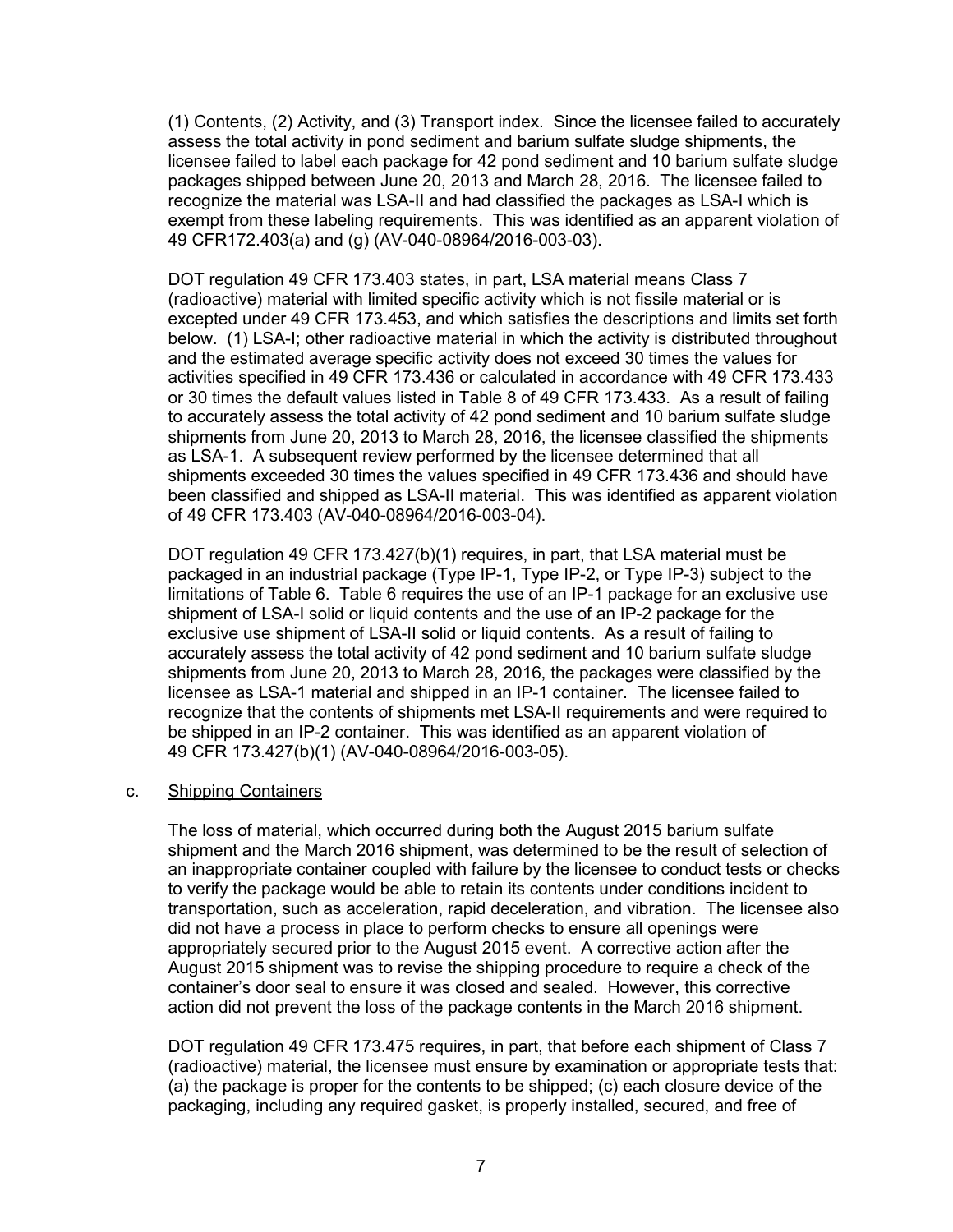defects; and (f) each closure, valve or other opening of the containment system through which the radioactive content might escape is properly closed and sealed.

On August 20, 2015, and March 28, 2016, the licensee failed to ensure by examination or appropriate tests that the packages were appropriate for transportation of material saturated with liquid. For the August 20, 2015 shipment, the licensee's procedure did not contain a step to require that the container's door seal be physically inspected to ensure the container was properly closed and sealed so radioactive content would not escape. After implementing corrective actions, the licensee's new procedure step to ensure the gasket was properly installed, secured, free of defects, and properly closed was found to be insufficient since the container leaked again during the March 28, 2016, shipment. This was identified by inspectors as an apparent violation of 49 CFR 173.475(a), (c), and (f) (AV-040-08964/2016-003-06).

Prior to use of the transportation container for each incident, the licensee failed to perform adequate evaluations to identify vibration as a potential mechanism that could separate the liquid and solid components of the sludge. In an evaluation after the August 2015 shipment, the licensee identified that seepage due to vibration increased with distance travelled and considered shipping to a closer location, but did not implement the idea due to cost considerations. The licensee also considered the use of an alternate container but the licensee was not able to readily identify one and thus the idea was not implemented. The corrective actions associated with the first incident focused on changing the absorbent material (from plug gel to bentonite chips) and adding inspection of the door seals to the procedure to prevent a reoccurrence. After the second incident, the licensee reconsidered changing containers as a corrective action.

DOT regulation 49 CFR 173.410(f) requires, in part, that the package (used for shipment) will be capable of withstanding the effects of any acceleration, vibration or vibration resonance that may arise under normal conditions of transport without any deterioration in the effectiveness of the closing devices on the various receptacles or in the integrity of the package as a whole. On August 20, 2015, and March 28, 2016, the licensee failed to perform evaluations or perform tests that ensured the package would be capable of withstanding the effects of any acceleration and vibration normally incident to transportation in the selection of packaging and package configuration for shipments of barium sulfate sludge from the Cameco-Smith Ranch facility to the White Mesa Mill. The vibration and acceleration during transportation allowed for separation of water from the sludge and caused a loss of radioactive contents from the package during transport for the two shipments of barium sulfate sludge from Cameco-Smith Ranch to White Mesa facility. This was identified by the inspectors as an apparent violation of 49 CFR 173.410(f) (AV-040-08964/2016-003-07).

#### d. Shipping Paperwork

During a routine inspection conducted April 14-16, 2015, the NRC identified a Severity Level IV violation involving the licensee's failure to include the total quantity of hazardous material on shipping papers (NOV-040-08964/2015-001-01) (ML15191A335). As part of its corrective actions, documented in a letter dated August 17, 2015, (ML15231A011), the licensee committed to: (1) all shipping paperwork would be reviewed for accuracy by a second party with the preparer and reviewer signing the bill of lading; (2) all bills of lading would be originals with no copies being made or stored for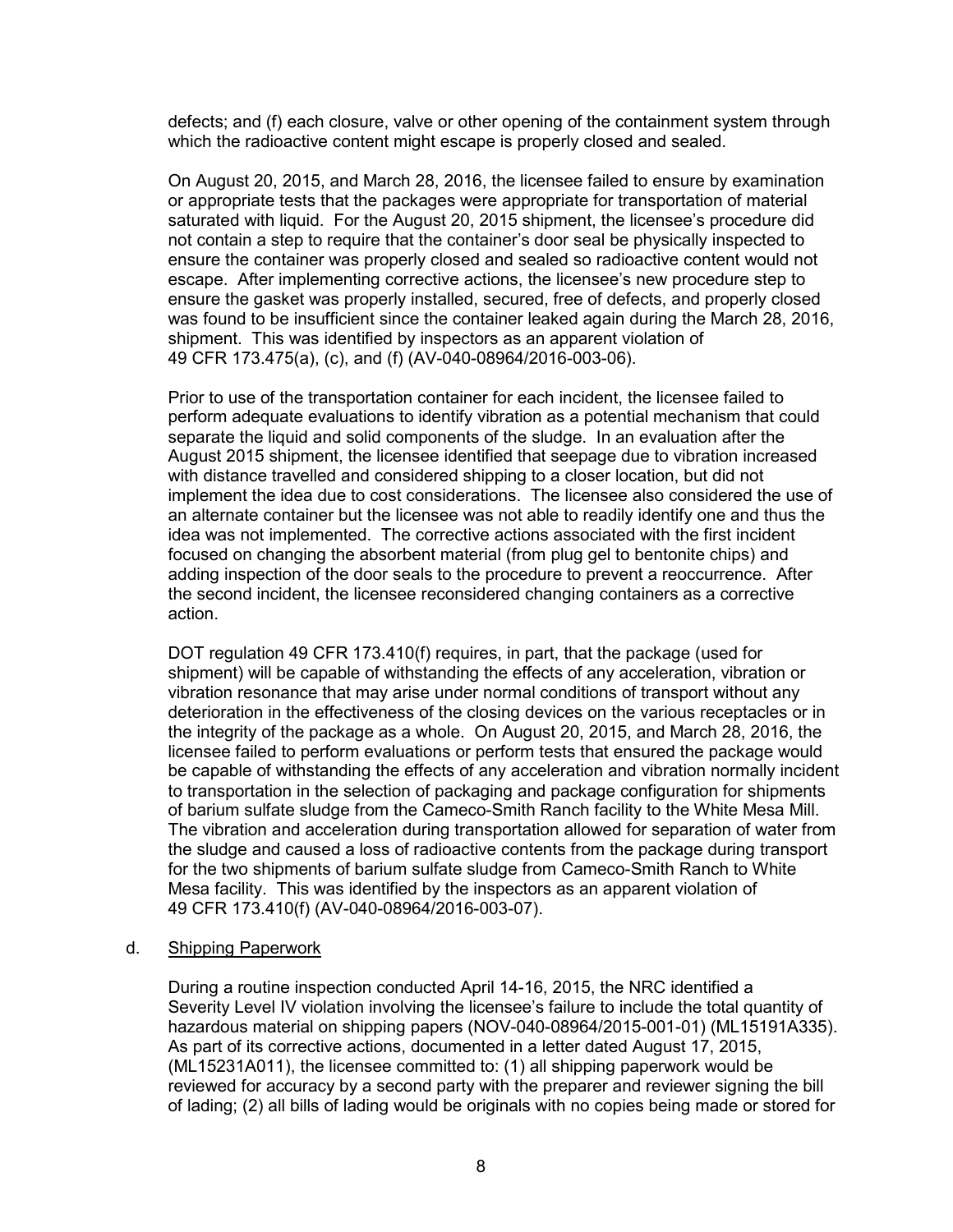use on future shipments; and (3) employees responsible for surveying shipments and those responsible for preparing and reviewing bills of lading would renew their DOT training. During a routine inspection on June 20-23, 2016, the inspectors observed that from April 14, 2015, to June 23, 2016, there were 39 shipments of 11.e(2) byproduct material waste to offsite disposal facilities. The inspectors reviewed copies of the shipping papers. For 10 out of the 25 shipments made in 2015 and all of the shipments made in 2016, none of the shipping papers included the signatures of the preparer or reviewer on the bill of lading. When questioned, licensee staff indicated a new bill of lading form with two signature lines (one for preparer, one for reviewer) would be effective on June 23, 2016. The inspectors also confirmed the use of original paperwork as committed to by the licensee. The inspectors confirmed the training for the two primary individuals responsible for shipping. The previous violation could not be closed as training for other individuals had not yet been performed. Cameco had not consistently ensured shipment paperwork was being reviewed for accuracy or that the preparer and reviewer were both signing the bill of lading, and additional examples of inaccurate activities on shipping paperwork were identified by the licensee when performing an extended review of their records.

During this inspection, the inspectors reviewed the shipping documentation process and the shipping documentation generated by the licensee since the previous inspection with a focus on shipments of the 11.e(2) byproduct material, resins, pond sediment and barium sulfate sludge. As part of this review, the inspectors also reviewed four licensee identified violations related to shipping documentation. Three of these involved (1) the use of the wrong UN number on paperwork prepared to facilitate return of shipping containers to Smith Ranch; (2) a failure to accurately identify a shipping container for a single shipment of an empty container, the container was identified as a cargo trailer rather than a roll-off bin; and (3) a failure to perform a survey or prepare and provide shipping documents for a single shipment of dewatering contents to the SR-2 facility. The NRC inspectors reviewed the licensee's corrective actions for each of the selfidentified violations and determined the licensee was taking appropriate corrective actions that would prevent reoccurrence.

In a fourth licensee identified violation, the licensee identified that shipping paperwork generated for the resin shipments from the North Butte facility to the CPP contained the wrong activity due to a change in the shipping trailer the licensee had used. The trailer's volume decreased from 1000 cubic yards to 500 cubic yards. The first set of paperwork generated after the change in trailer volume correctly modified the volume, but failed to reduce the total activity. This error, coupled with licensee's practice of using the previous paperwork to generate paperwork for the next shipment, resulted in perpetuation of the error. The licensee's documentation reviewed by the inspectors did not provide the total number of shipments or dates for which this issue applied. At the inspector's request, the licensee reviewed the shipments and identified that this error occurred for 308 shipments of resin between May 2013 and April 2016. The inspectors identified that the resin shipment documentation error was a recurrence of a prior violation involving the licensee's failure to include the total quantity of hazardous material on the shipping papers (NOV-040-08964/2015-001-01).

DOT regulation 49 CFR 172.202(a)(5) requires, in part, that the total quantity of hazardous materials covered by the (shipping papers) description must be indicated by mass or volume or by activity for Class 7 (radioactive) materials and must include an indication of the applicable unit of measurement. The licensee self-identified that its staff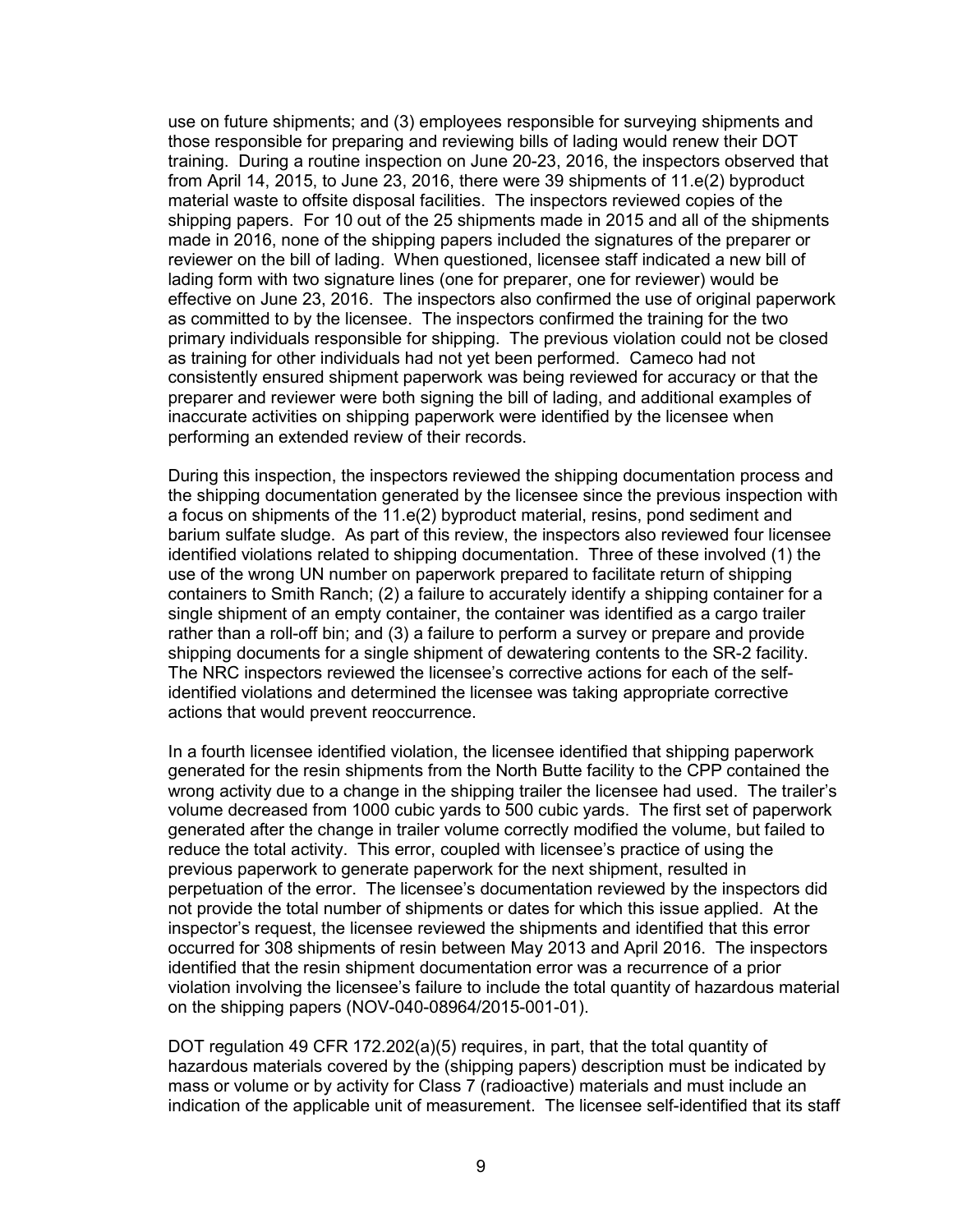failed to provide the maximum activity for the radioactive contents contained in each package during transport. From May 2013 to April 2016, Cameco-Smith Ranch listed the activity for 308 resin shipments made from the North Butte facility to the CPP at a value twice as high as was physically present. This error occurred based on the licensee's practice of using previous shipping paperwork as a template for generating new shipping paperwork, and the licensee failing to recognize a reduction in shipping container volume by half (from 1000 cubic yards to 500 cubic yards) would result in a reduction of activity per shipment by half. The licensee's corrective action in response to a prior NRC violation, NOV-040-08964/2015-001-01, failed to prevent recurrence. This repeat failure to comply with 49 CFR 172.202(a)(5) was identified as another example of apparent violation (AV-040-08964/2016-003-02), which was previously discussed in Section 1.2 b. of this report.

When the NRC inspectors reviewed the shipping paperwork for barium sulfate sludge shipments, the inspectors observed the paperwork described the barium sulfate sludge as "natural uranium oxide" or "yellowcake" rather than barium sulfate containing natural uranium, throrium-230 and radium-226.

DOT regulation 49 CFR 172.203(d) requires that the description in each shipping paper for a shipment of Class 7 (radioactive) material must include the following additional entries as appropriate: (1) the name of each radionuclide that is listed in 49 CFR 173.435 of this subchapter. (For mixtures of radionuclides, the radionuclides required to be shown must be determined in accordance with 49 CFR 173.433(g) of this subchapter); and (2) a description of the physical and chemical form of the material. For the barium sulfate sludge packages that were shipped from June 20, 2013, and March 28, 2016, the licensee failed to provide the name of each radionuclide listed in 49 CFR 173.435 and the accurate chemical description of contents for all the shipments. The licensee identified the barium sulfate sludge shipments as natural uranium oxide or yellowcake rather than barium sulfate containing natural uranium, throrium-230 and radium-226. This was identified as an apparent violation of 49 CFR 172.203(d) (AV-040-08964/2016-003-08).

#### 1.3 Conclusions

The licensee was conducting resin and 11e.(2) waste shipments in accordance with U.S. DOT and NRC requirements with the following exceptions: (1) failure to accurately assess the activity of pond sediment and barium sulfate sludge waste shipments; (2) failure to adequately report the total activity for waste shipments and resin shipments on the associated shipping documents; (3) failure to accurately label waste shipment packages; (4) failure to classify and ship the waste packages as Low Specific Activity level two (LSA-II) material; (5) failure to ship LSA-II waste material in appropriate containers; (6) failure to ensure by examination or appropriate tests that the packages were proper for the contents to be shipped and closure devices were properly secured; (7) failure to perform evaluations or perform tests that ensured the transportation package would be capable of withstanding the effects of any acceleration and vibration normally incident to transportation; and (8) failure to provide the name of each radionuclide listed and an accurate chemical description of contents for barium sulfate sludge shipments.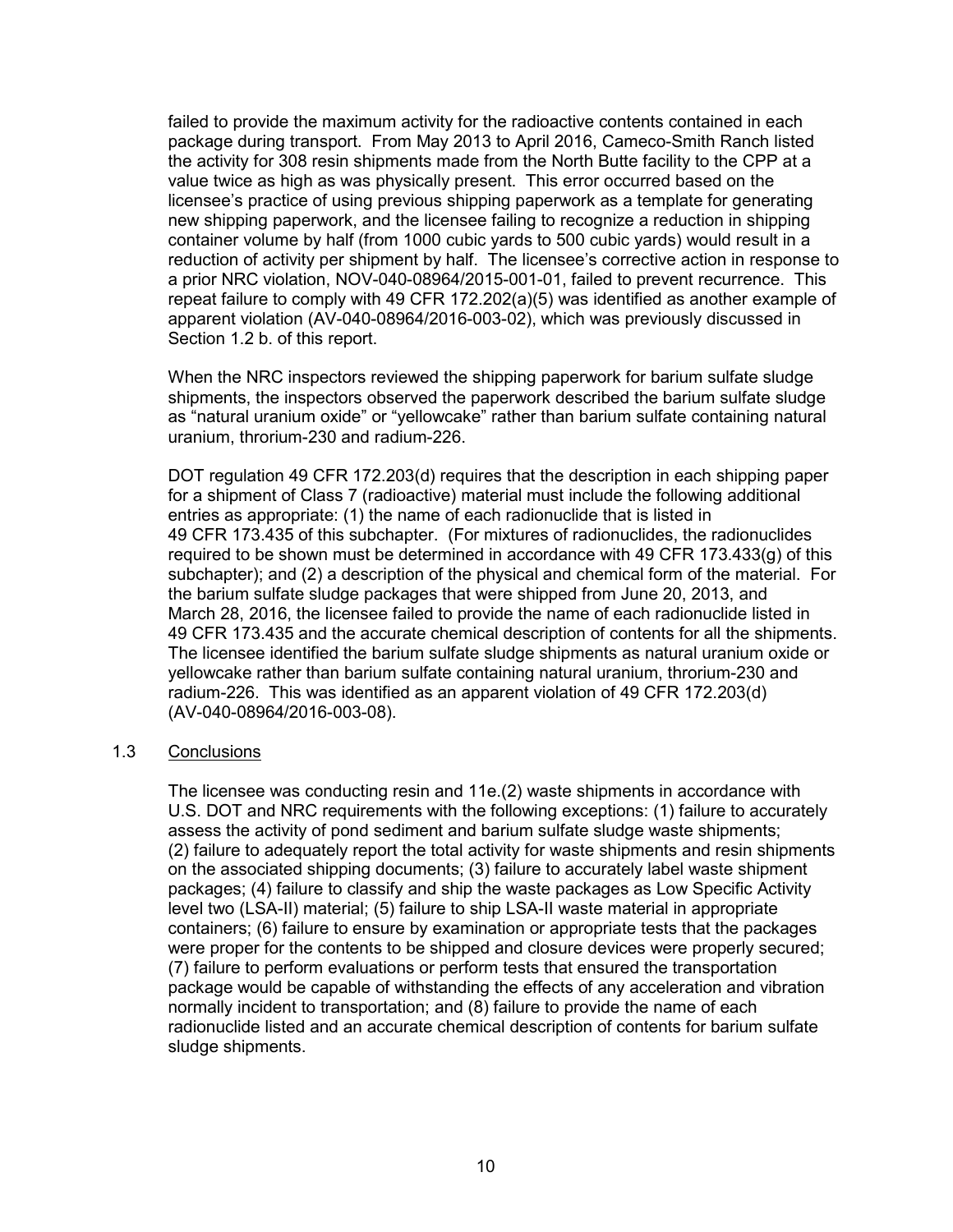### **2 Management Organization & Controls (88005)**

### 2.1 Inspection Scope

The focus of this portion of the inspection was to ensure the licensee's employee training program and retraining program adequately addressed licensed activities. The inspectors reviewed licensee-provided training to ensure that responsibilities applicable to each employee's specific job functions were covered in the training provided by the licensee.

### 2.2 Observation and Findings

The licensee is required to conduct initial training in accordance with License Condition 9.7, RG 8.31 and Section 9 of the Technical Report, as committed to in the initial license application and supplements for its contractors and new employees. The licensee was also required to provide annual refresher training to current employees and contractors specific to their job duties and responsibilities. The inspectors reviewed the employee training records regarding health physics technical assignments, transportation and HAZMAT handling, respiratory protection, and operator training.

Training was found to adequately cover the required topics and was conducted in a timely manner for both initial and refresher training. The majority of staff had completed and were current for hazmat training required for their specific jobs. However, one individual at North Butte was found to have initiated shipments of resins from that facility to the CPP without being current on the required Hazmat training. This individual signed paperwork for 12 shipments between June 23, 2016, and September 29, 2016, without current Hazmat training.

DOT regulation 49 CFR 172.704 (a)(2)(i) requires, in part, that each hazmat employee must be provided function specific training concerning the requirements of this subchapter, or exemptions or special permits issued under subchapter A of Chapter 1, that are specifically applicable to the functions the employee performs.

The inspectors identified the licensee failed to provide function specific training to a hazmat employee concerning the requirements that were specifically applicable to the functions the employee performed. From June 23 to September 29, 2016, a facility operator employed at the North Butte facility performed surveys and generated paperwork associated with 12 shipments of resins from the North Butte facility to the CPP without completing task specific hazardous material training associated with the performance of surveys or completing shipping paperwork. The licensee was only able to provide documentation that supported this individual's completion of general awareness hazardous material training. This was identified as an apparent violation of 49 CFR 172.704 (a)(2)(i) (AV-040-08964/2016-003-09).

### 2.3 Conclusion

Training program components were in place and the majority of the licensee's staff had received the appropriate training for their job assignments. An apparent violation was identified associated with failure to provide task specific hazardous material transportation training for an individual who performed surveys and prepared and signed shipping papers.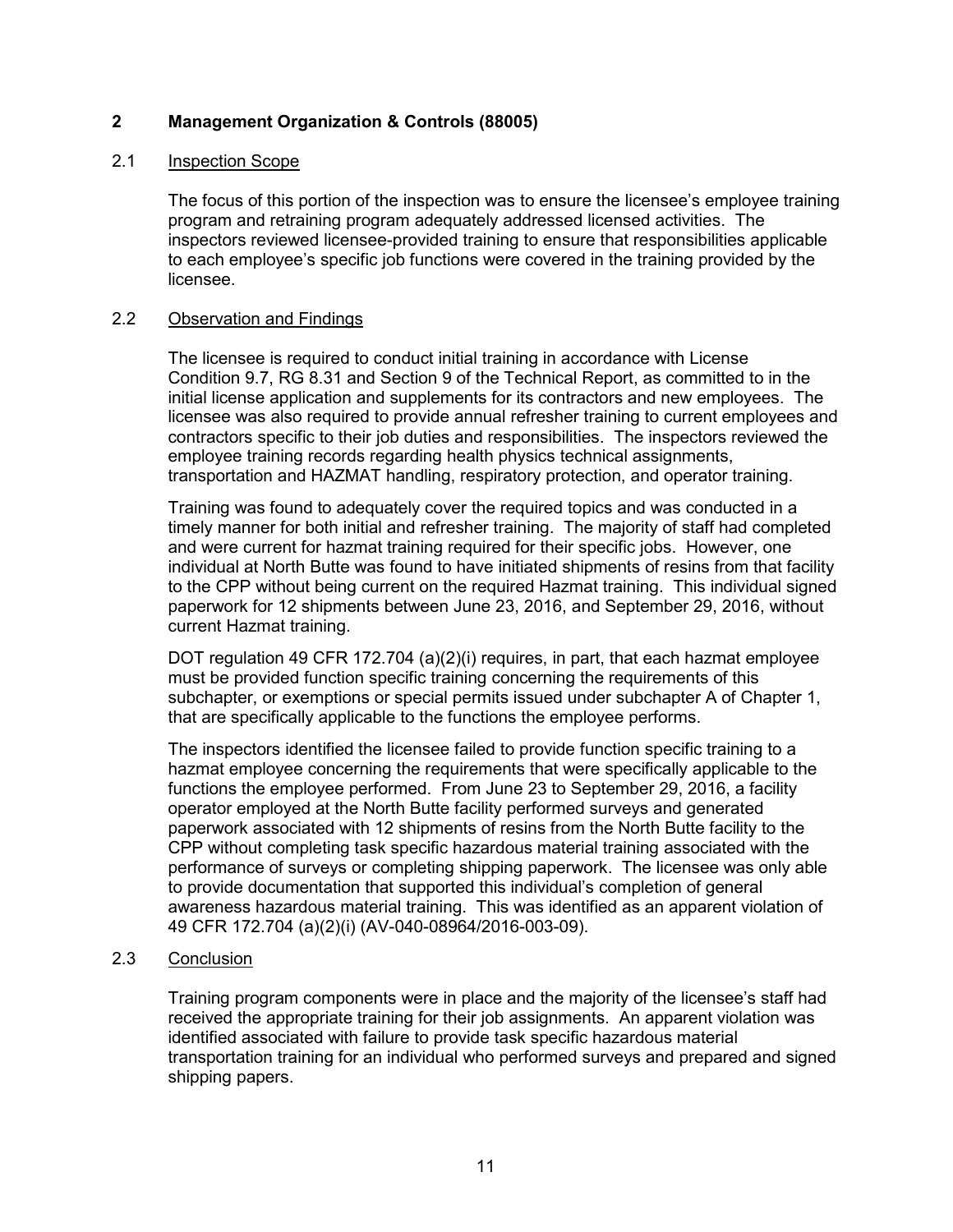### **3 Follow-up of Confirmatory Action Letters (92703)**

### 3.1 Inspection Scope

The inspectors reviewed the licensee's progress with commitments provided in a letter dated October 24, 2016 in response to the CAL issued on August 30, 2016.

#### 3.2 Observations and Findings

On August 30, 2016, the NRC issued a CAL to PRI (EA-16-156, ML16238A359) as a result of the two transportation incidents that took place in August 2015 and March 2016. On October 24, 2016, PRI submitted its response to the CAL to the NRC (ML16357A774). The inspectors reviewed the licensee's progress in implementing with the corrective actions listed in the licensee's response to the CAL. The inspectors toured the facility, observed licensee transportation activities, reviewed documentation, and interviewed the licensee's staff.

At the time of the inspection, the licensee had revised procedures to use EPA Method 901.1 to ensure an adequate radium-226 analysis was performed on composite samples (such as pond sediment and barium sulfate sludge) to appropriately quantify radioactive material for shipment. However, the licensee was not ready to implement use of the new container the licensee proposed to use in the CAL response. The CAL response indicated the licensee secured a different style of IP-1 intermodal container (IMC) and an IP-2 container. The licensee was in possession of both of these alternate containers, but had not yet determined the level of fill for the IP-2 container, the number of IP-2 containers that would be used for each IP-1 IMC, the sequence for loading the IP-2 containers into the IP-1 IMC (before or after loading with sludge), or a final method to be used to incorporate the absorbent material (sodium polyacrylate) into the sludge (in parallel with sludge loading, layered, or after the sludge was already added). At the time of the inspection the licensee did not have the capability to load a full IP-2 container and then place it into an IP-1 IMC. The licensee indicated they were considering loading partially filled IP-2 containers but were not sure what controls will be implemented to prevent overloading the IP-2 container before lifting it into the IP-1 IMC. Additionally, at the time of the inspection, the licensee did not have a complete IP-2 certification package containing the associated testing specifications.

At the time of the inspection the licensee was continuing to develop facility procedures regarding the sampling and analysis techniques associated with the barium sulfate sludge and pond sediments, use of the new shipping containers, and labelling instructions. The licensee committed to train personnel once the new procedures have been completed.

The NRC will review the remaining CAL commitments during the next inspection or the NRC would review the status of the remaining open items if the licensee chooses to send a supplemental response to the CAL.

### 3.3 Conclusion

The NRC will not close the CAL at this time. The licensee had partially completed the CAL commitments and the following items remain to be completed: (1) revision of facility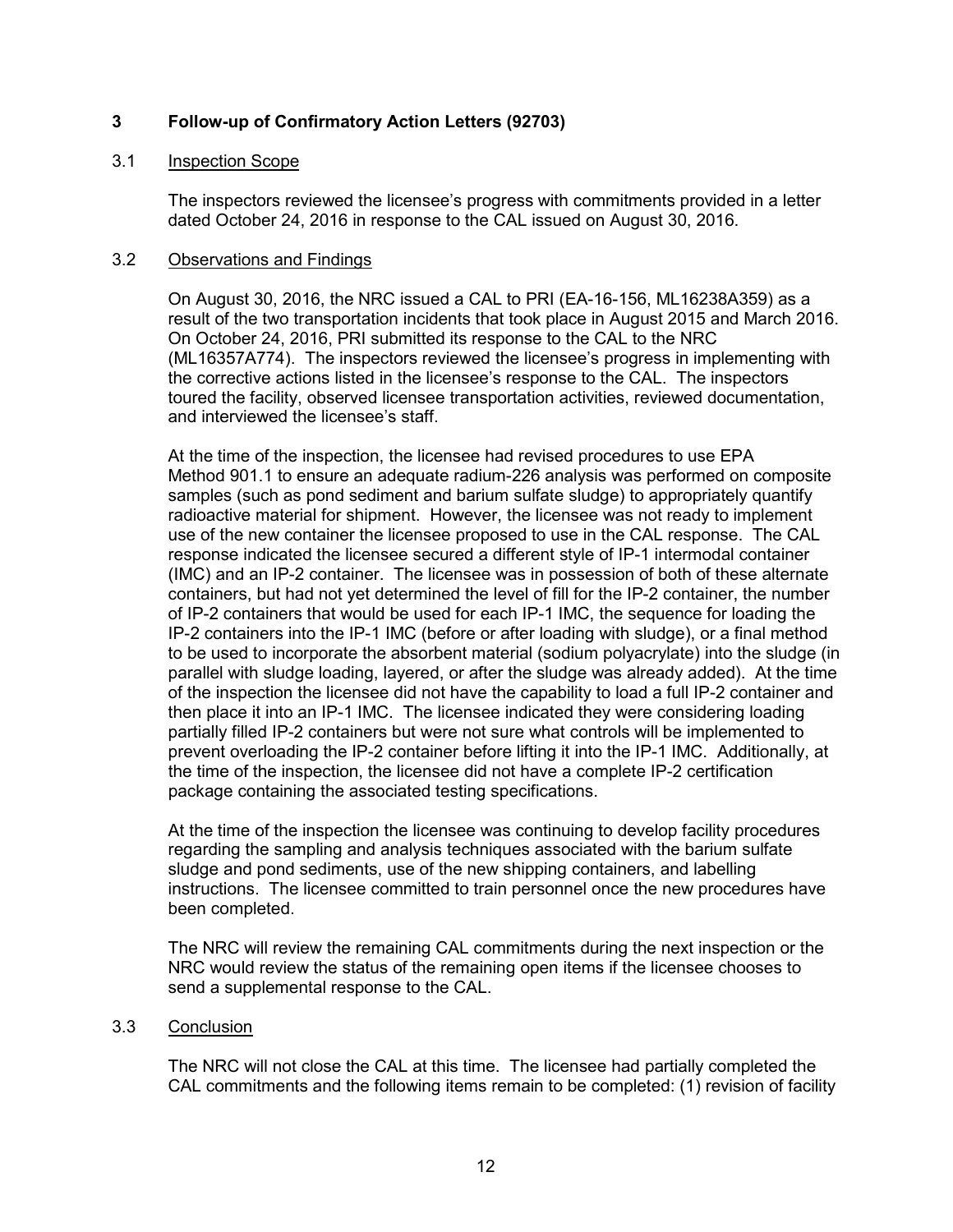procedures, (2) perform employee training, and (3) obtain a complete IP-2 certification package containing the testing specifications.

### **4 Exit Meeting Summary**

On November 17, 2016, the inspectors presented the initial inspection findings to the licensee's representatives at the conclusion of the onsite inspection. On March 2, 2017, after additional review and obtaining supplemental information, Region IV staff discussed the preliminary inspection findings with Mr. Brent Berg, President, and other members of the licensee staff. On March 13, 2017, an additional discussion was held with licensee staff to clarify an apparent violation characterization. The licensee confirmed that any proprietary information reviewed by the inspectors had been returned or destroyed.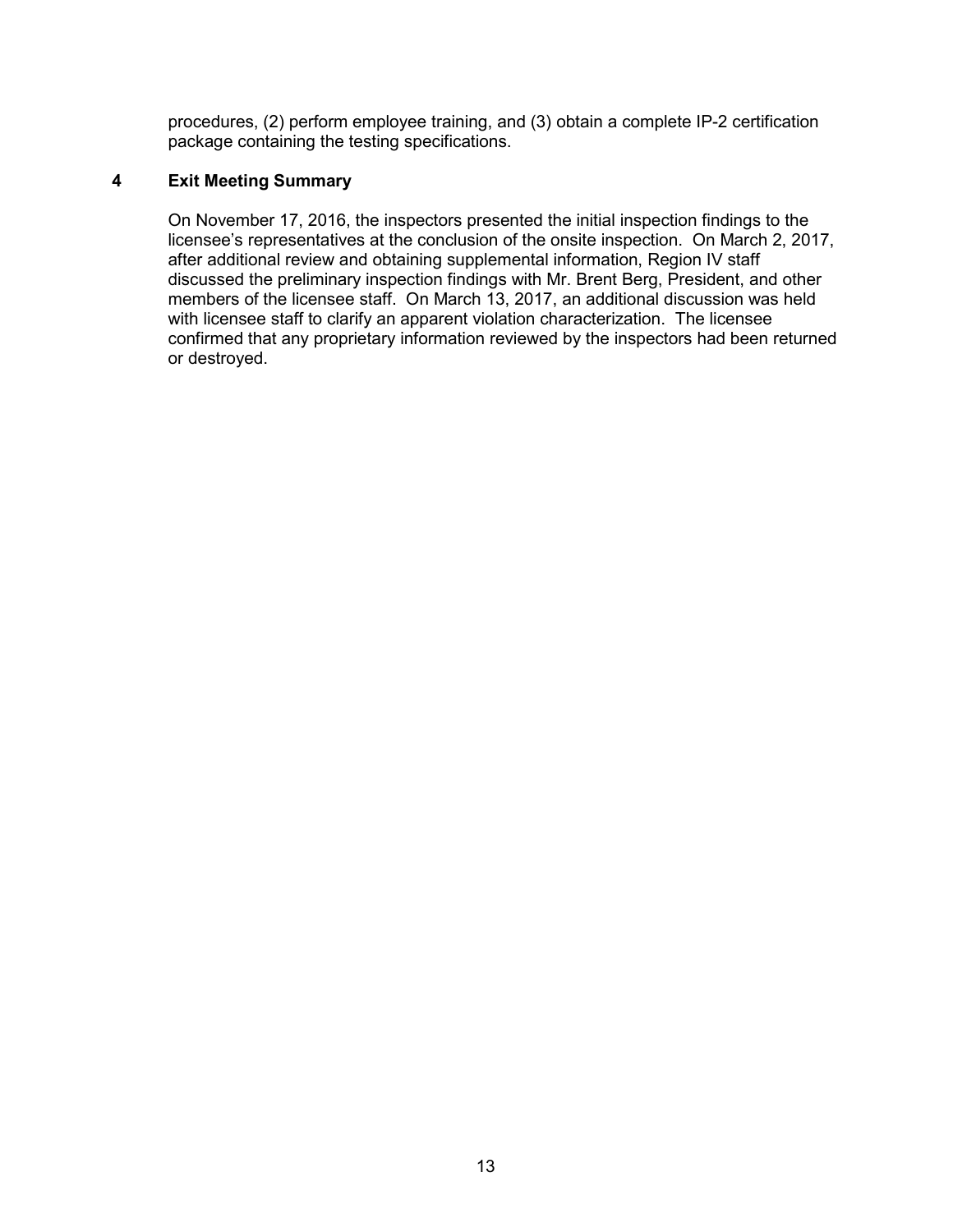### **SUPPLEMENTAL INSPECTION INFORMATION**

### **PARTIAL LIST OF PERSONS CONTACTED**

#### Licensee

- T. Coleman, Radiation Safety Officer
- K. Garoutte, Safety, Health, Environment Quality Manager
- D. Laird, Central Processing Plant Foreman
- M. Thomas, Safety, Health, Environment Quality Director
- B. Frye, Health Physics Technician
- M. Griffitts, Health Physics Technician
- J. Eads, Health Physics Technician in training
- C. Sexson, Health Physics Technician
- C. Griffitts, Satellite Foreman

#### **Items Opened, Closed and Discussed**

| Opened                |    |                                                                                                                                                                                                                      |
|-----------------------|----|----------------------------------------------------------------------------------------------------------------------------------------------------------------------------------------------------------------------|
| 040-08964/2016-003-01 | AV | Failure to accurately assess the activity of pond sediment<br>and barium sulfate sludge waste shipments.                                                                                                             |
| 040-08964/2016-003-02 | AV | Failure to have appropriate shipping paperwork that<br>documented total activity for pond sediment, barium<br>sulfate sludge, and resin shipments.                                                                   |
| 040-08964/2016-003-03 | AV | Failure to appropriately label packages used for pond<br>sediment and barium sulfate sludge waste shipments.                                                                                                         |
| 040-08964/2016-003-04 | AV | Failure to appropriately classify pond sediment and barium<br>sulfate sludge waste shipments as LSA-II.                                                                                                              |
| 040-08964/2016-003-05 | AV | Failure to ship pond sediment and barium sulfate sludge<br>waste shipments in IP-II containers when the shipments<br>contained LSA-II material.                                                                      |
| 040-08964/2016-003-06 | AV | Failure to ensure by examination or appropriate tests that<br>the packages were proper for the contents to be shipped<br>and closure devices were properly secured.                                                  |
| 040-08964/2016-003-07 | AV | Failure to perform evaluations or perform tests that<br>ensured the transportation package would be capable of<br>withstanding the effects of any acceleration and vibration<br>normally incident to transportation. |
| 040-08964/2016-003-08 | AV | Failure to provide the name of each radionuclide and an<br>accurate chemical description of content in shipping<br>papers for barium sulfate sludge shipments.                                                       |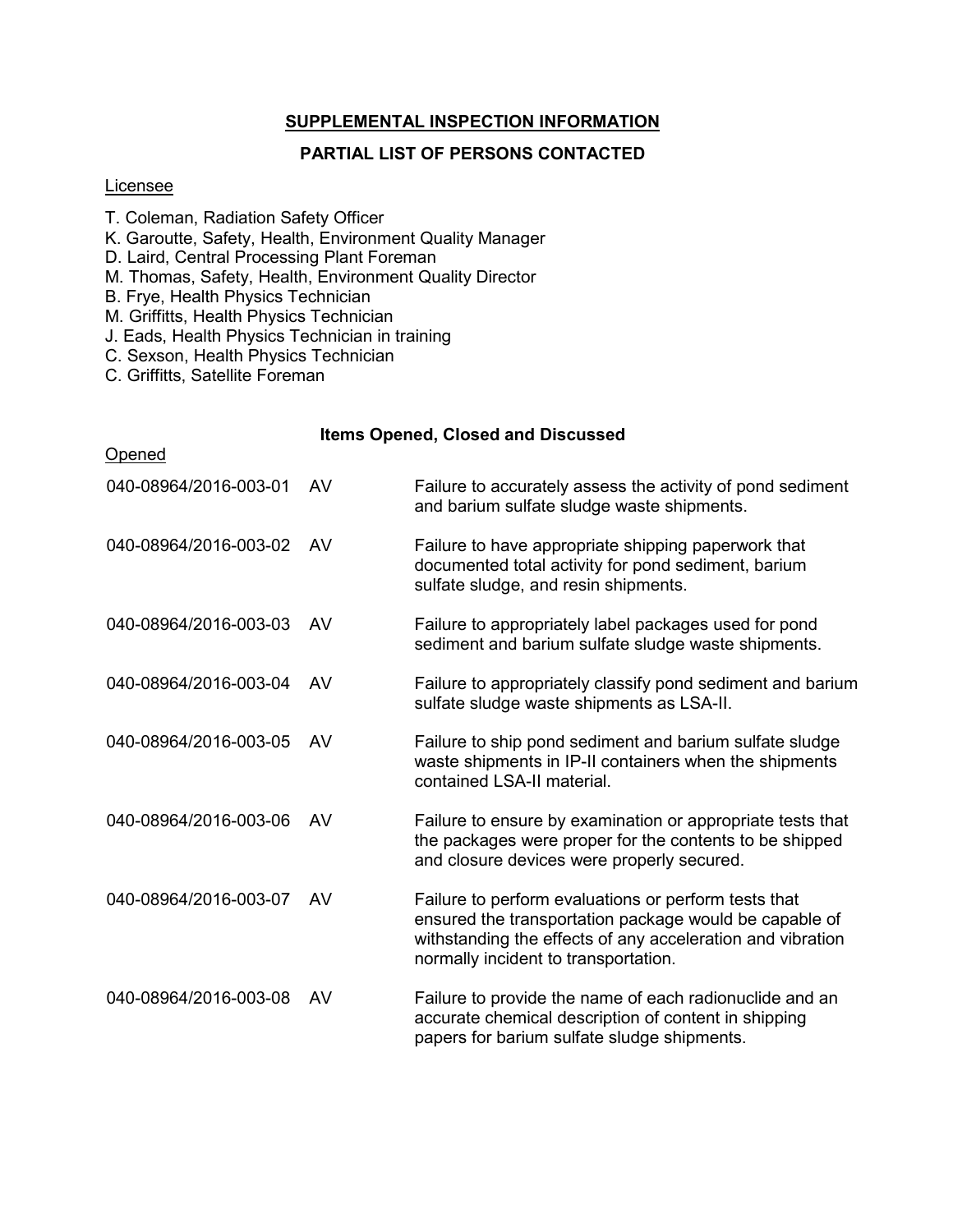040-08964/2016-003-09 AV Failure to provide function specific training to a hazmat employee concerning the requirements that were specifically applicable to the functions the employee performed.

Closed

None

**Discussed** 

| 040-08964/2015-001-01 NOV | Failure to record the correct activity on 30    |  |  |
|---------------------------|-------------------------------------------------|--|--|
|                           | shipments of 11.e(2) byproduct waste shipments. |  |  |

## **Inspection Procedures**

| IP88005 | Management Organization and Controls                                         |
|---------|------------------------------------------------------------------------------|
| IP86740 | Inspection of Transportation Activities                                      |
| IP86730 | Transportation of Radioactive Materials (49 CFR Parts 100-179 and 10 CFR 71) |
| IP88035 | Radioactive Waste Processing, Handling, Storage and Transportation           |
| IP92703 | Follow-up of Confirmatory Action Letters or Orders                           |

### **List of Acronyms**

| <b>ADAMS</b>          | Agencywide Documents Access and Management System    |
|-----------------------|------------------------------------------------------|
| AV                    | apparent violation                                   |
| Bq                    | Becquerel                                            |
| CAL                   | <b>Confirmatory Action Letter</b>                    |
| <b>CPP</b>            | <b>Central Processing Plant</b>                      |
| <b>CFR</b>            | Code of Federal Regulations                          |
| dpm/100 $\text{cm}^2$ | disintegrations per minute per 100 centimeter square |
| <b>DOT</b>            | U.S. Department of Transportation                    |
| <b>EPA</b>            | <b>Environmental Protection Agency</b>               |
| <b>HPT</b>            | <b>Health Physics Technician</b>                     |
| <b>IMC</b>            | intermodal container                                 |
| IP                    | <b>NRC Inspection Procedure</b>                      |
| <b>LSA</b>            | Low Specific Activity                                |
| mrem/hr               | milliRoentgen equivalent man per hour                |
| $\mu$ R/hr            | microroentgen per hour                               |
| mR/hr                 | milliroentgen per hour                               |
| mSv                   | milliSievert                                         |
| <b>NRC</b>            | U.S. Nuclear Regulatory Commission                   |
| <b>NOV</b>            | Notice of Violation                                  |
| pCi/L                 | pico-Curies per litter                               |
| <b>PEC</b>            | <b>Predecisional Enforcement Conference</b>          |
| <b>PRI</b>            | Power Resources Inc.                                 |
| <b>RCRA</b>           | Resource Conservation and Recovery Act               |
| <b>RG</b>             | <b>NRC Regulatory Guide</b>                          |
| <b>RQ</b>             | reportable quantity                                  |
| <b>WDEQ</b>           | Wyoming Department of Environmental Quality          |
|                       |                                                      |